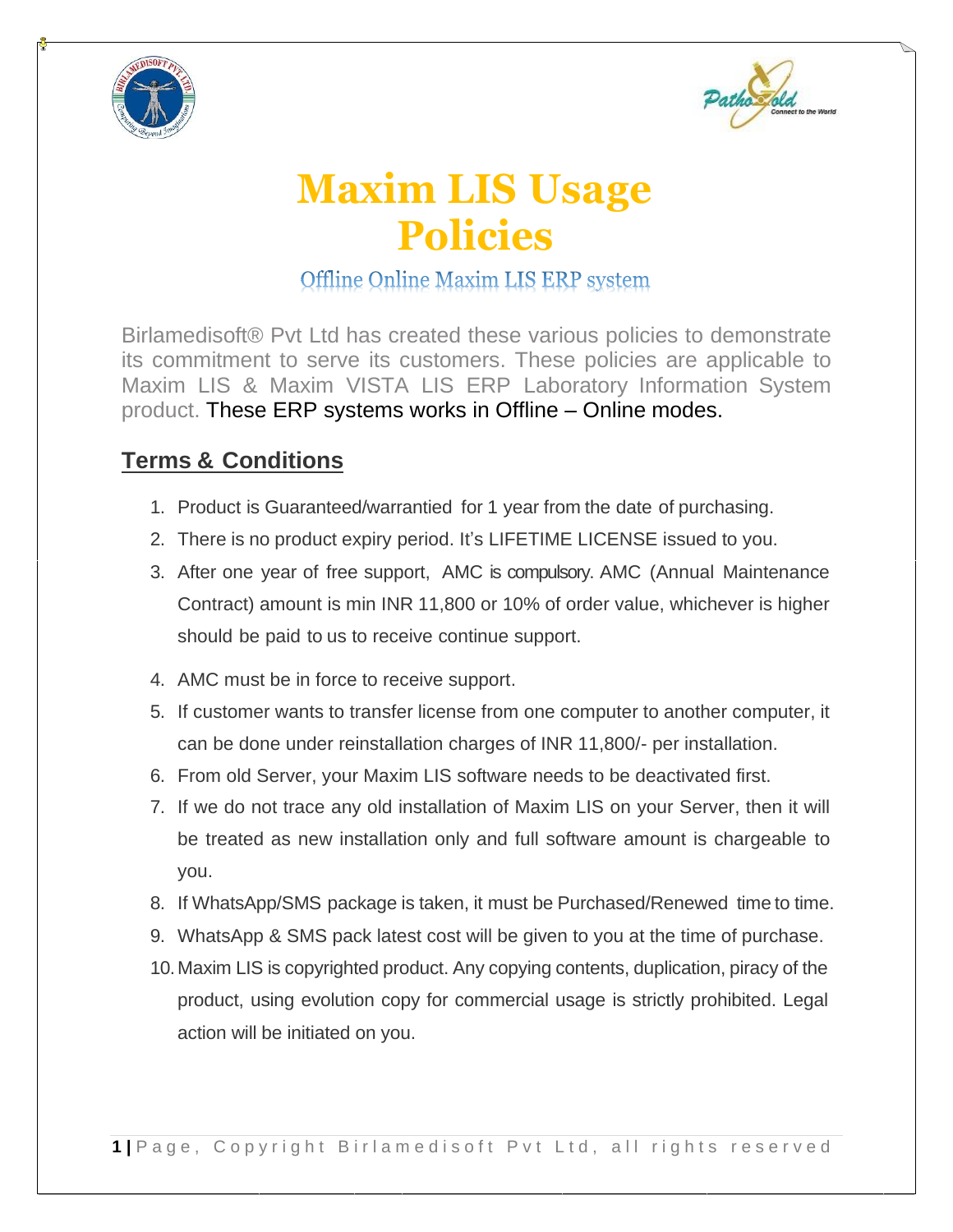



- 11.We do not take guarantee of recovering lost data. We will try to save your data but do not give any guarantee for it.
- 12. In a genuine case, if reactivation of software needs to be done, then only

**One-time** reactivation key can be provided. Reinstallation charges needs to be paid.

- 13.Reactivation key will be given only after proper due diligence of the case. Customers need to provide genuine proof for reinstallation of the software again.
- 14.Whether to issue **a new activation key** is sole discretion of Birlamedisoft. If

we do not find your case is genuine, you cannot receive free re-activation key.

- 15. Maxim LIS is electronically downloadable setup files. Customers need to download all these setup files and installation is done/completed by our expert teamof engineers who take remote access to your computer/server system to finish installation process.
- 16. **There is Not any Refund or Cancellation policy for Maxim LIS**. Money paid can't be refunded at All. Customer has ordered Maxim LIS Software only after taking the Maxim LIS demonstration and satisfactory performance of the product.
- 17. Maxim LIS system is fully activated when full payment for the software is made. Till you do not pay full amount of software, it will be treated as Temporary-activated license mode only. Temporary activation will get expired after certain times.
- 18. Once installation is done successfully, our expert team will give product training to customer. Enough training, operation manual, video tutorials are given to customer for fully understanding product usages. Softcopy of study material will be given, which should be used for self-learning process. Our experts will give 1-2 days of training to you.
- 19. Maxim LIS product Installation, training & after sales support is done remotely.
- 20. Birlamedisoft support dept is handy to resolve any issue. It goes in 12 months of free technical support. Our technical support dept takes care of providing UpToDate information about product usage, solve any issues faced by customer, provide them training to use software etc. like many activities are handled by our support dept.
- 21. Support is provided by taking remote access to customer computer system.

**2** | Page, Copyright Birlamedisoft Pvt Ltd, all rights reserved